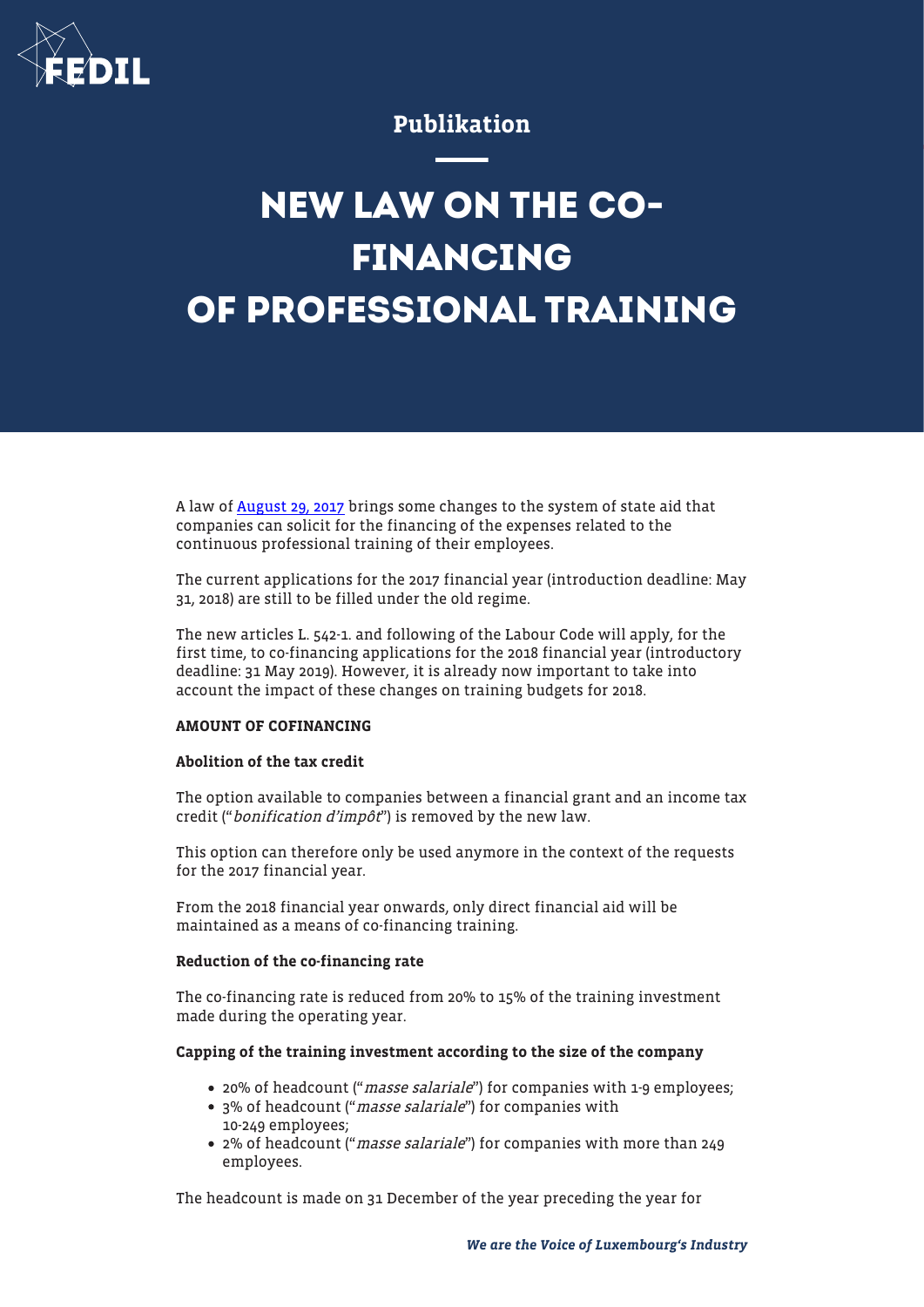which co-financing is requested.

# Maintaining the rate for employees benefiting from particular co-financing

The financial contribution to the salary cost is, however, maintained at 35% if the training is aimed at employees who, at the start of the implementation of the training plan, either:

- do not have a diploma recognized by public authorities and a seniority <10 years;
- have passed the age of 45.

# TRAINING ELIGIBLE FOR COFINANCING

# Organizational schemes of training eligible for co-financing

- External training is training by a training organization or an external trainer.
- In-house training is a structured training provided by an employee of the company to at least two other employees of the company.
- A workplace adaptation training is an internal training provided by an employee of the company to another employee of the company (e.g. new hiring, transfer, adaptation).
- An "e-learning " type of training is training that uses information and communication technologies.

# Beneficiaries of the training

Are eligible trainings for the benefit of employees affiliated to the Luxembourg social security system and bound by an employment contract to a company legally established in Luxemburg and exercising their activity principally there.

The training of subcontractors and CEOs ("chefs d'entreprise") is no longer covered by the new legislation.

#### Non-eligibility of the expenses related to the various compulsory trainings

The new law excludes from the scope of financial aid, continuous trainings which are a mandatory requirement laid down by law for the exercise of a regulated profession.

This exclusion is motivated by an obligation to comply with the provisions of a European regulation on subsidizing vocational training.

Training that is not mandatory under a legal or regulatory provision but that is an internal requirement within the company or that the collective agreement qualifies as mandatory, continues to be subsidized.

At present, no detailed list exists of compulsory trainings which are excluded from co-financing. The authorities have announced that details will follow. You will be informed once a text has been made available.

#### Reduced duration of workplace adaptation training

The duration of the eligible workplace adaptation training is reduced from 173 hours to 80 hours per participant per year.

50% of these hours are eligible for external trainers.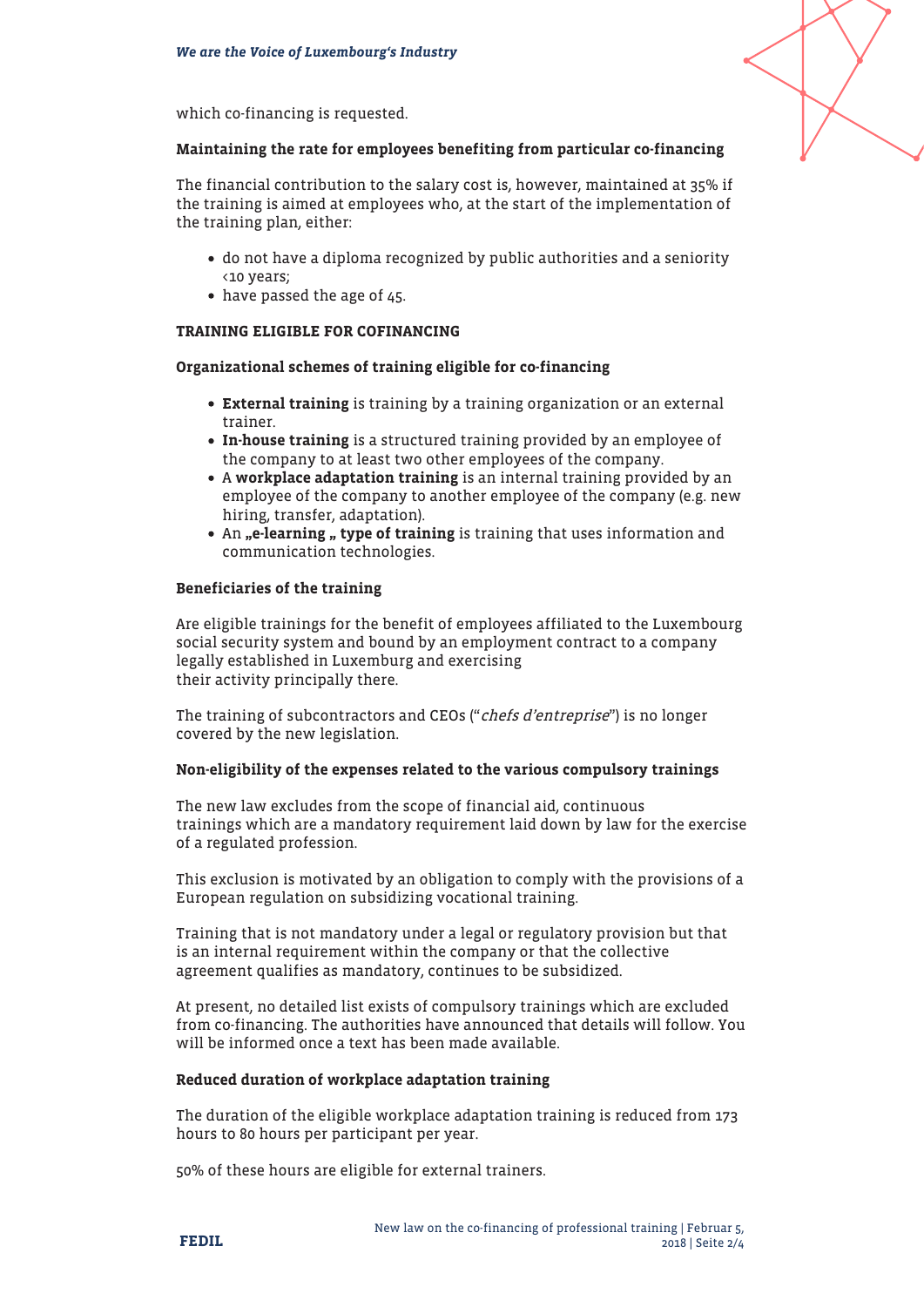

# Limitation of eligibility to workplace adjustment costs for certain categories of employees

In addition, only adaptation training for unskilled employees and employees whose diploma is not related to the activity is eligible.

They can then benefit, according to their situation, of a co-financing of salary expenses of 15% or 35%.

#### COSTS ELIGIBLE FOR COFINANCING

# Certain costs are no longer eligible for co-financing

- office or training room rental fees;
- educational or didactic material;
- setting up of the training plan;
- follow-up and monitoring of the implementation;
- financial contributions paid to training organizations (except those provided for by collective or inter-professional agreement, such as the contribution for the construction sector training institute IFSB which is provided for by collective agreement);
- consultant fees (only remains eligible the cost of the company auditor in charge of examining the financial statement of the co-financing application).

# Lump sum aid of 500 euros per co-financing application

A lump sum contribution of 500 euros replaces the contribution to the administrative costs of setting up the file that so far has been calculated on the basis of a percentage of the company's training investment.

The file preparation aid is acquired if at least one hour of training has been organized. Only one aid is provided per group of companies.

#### Summary of costs eligible for co-financing

- registration fees for training participants;
- catering and accommodation costs;
- travel expenses of participants and internal trainers;
- salary cost of internal trainers;
- cost of training providers and external training organizations;
- wage cost of participants calculated on the basis of an average hourly wage resulting from the amount entered on the certificate giving the payroll issued by the Joint Social Security Center (the remuneration certificate is no longer taken into account);
- cost of the auditor for the examination of the financial statement;
- training management software fees.

# CO-FINANCING APPLICATION PROCEDURE

#### Content of the co-financing application

The application must provide the following information:

- titles of the completed trainings;
- dates, duration and places of training sessions;
- amount of people trained, with their gender and qualifications;
- identity of internal trainers and external training organizations or training providers;
- opinion of the staff delegation or the joint works council, if any;